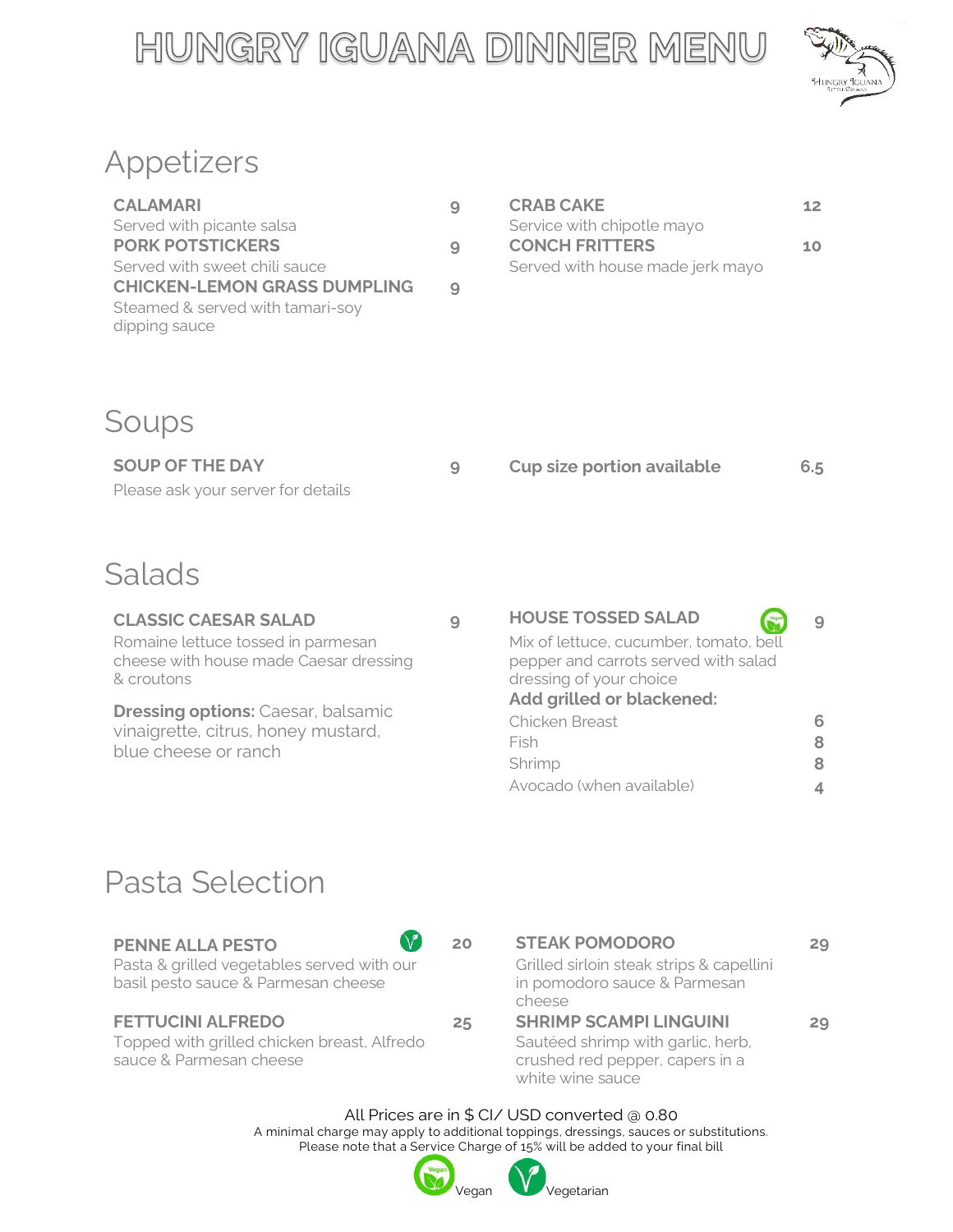# HUNGRY IGUANA DINNER MENU



## Off the Land

Grilled New Zealand lamb rack served with mashed potatoes, vegetable and mint jelly

### **BROWN RICE VEGETABLE STIR FRY 22**

Brown rice with chopped cabbage, broccoli, red bell pepper, zucchini, shallot and mushrooms

**CARIBBEAN JERK COMBO 23 CERTIFIED ANGUS BEEF STEAK**

| A traditional Island jerk marinated chicken |    | 14 oz. T-Bone                         | 35 |
|---------------------------------------------|----|---------------------------------------|----|
| & pork meal served with rice & beans and    |    | 10 oz. Ribeye                         | 38 |
| coleslaw                                    |    | 8 oz. Tenderloin                      | 44 |
| <b>RACK OF LAMB</b>                         | 36 | Grilled steak served with your choice |    |

of mashed potatoes or baked potato & vegetables & your choice of red wine, green peppercorn or mushroom sauce.

## Indian Flavors

Mouthwatering combination of Indian & Caribbean spices. Served with white rice, naan bread, mango chutney, poppadum & raita

| Vegetable          | 24 |
|--------------------|----|
| Chicken            | 28 |
| Fish or Shrimp     | 29 |
| Lobster (Seasonal) | 36 |
|                    |    |

### **BUTTER CHICKEN** 28 **DITTER CHICKEN** 28 **POTTER**

Tender pieces of chicken breast in our special blend of spices cooked with sweet creamy sauce made with cashew nut. Served with mixed vegetable rice pulao or butter naan

### **IGGY'S OWN CURRY CHICKEN TIKKA MASALA 26**

**22**

Cubes of tandoor spiced marinated chicken made with bell peppers, onion & tomato in a spicy thick gravy. Served with mixed vegetable **4** rice pulao or butter naan

 $\bigvee$ Fish or Shrimp **29 GOPI MANCHURIAN (vegan option also available) 6** Cauliflower tossed in Indian seasoning, breaded, fried and finished with sweet and spicy tomato & soya sauce gravy and

All Prices are in \$ CI/ USD converted @ 0.80 A minimal charge may apply to additional toppings, dressings, sauces or substitutions. Please note that a Service Charge of 15% will be added to your final bill

/egetarian